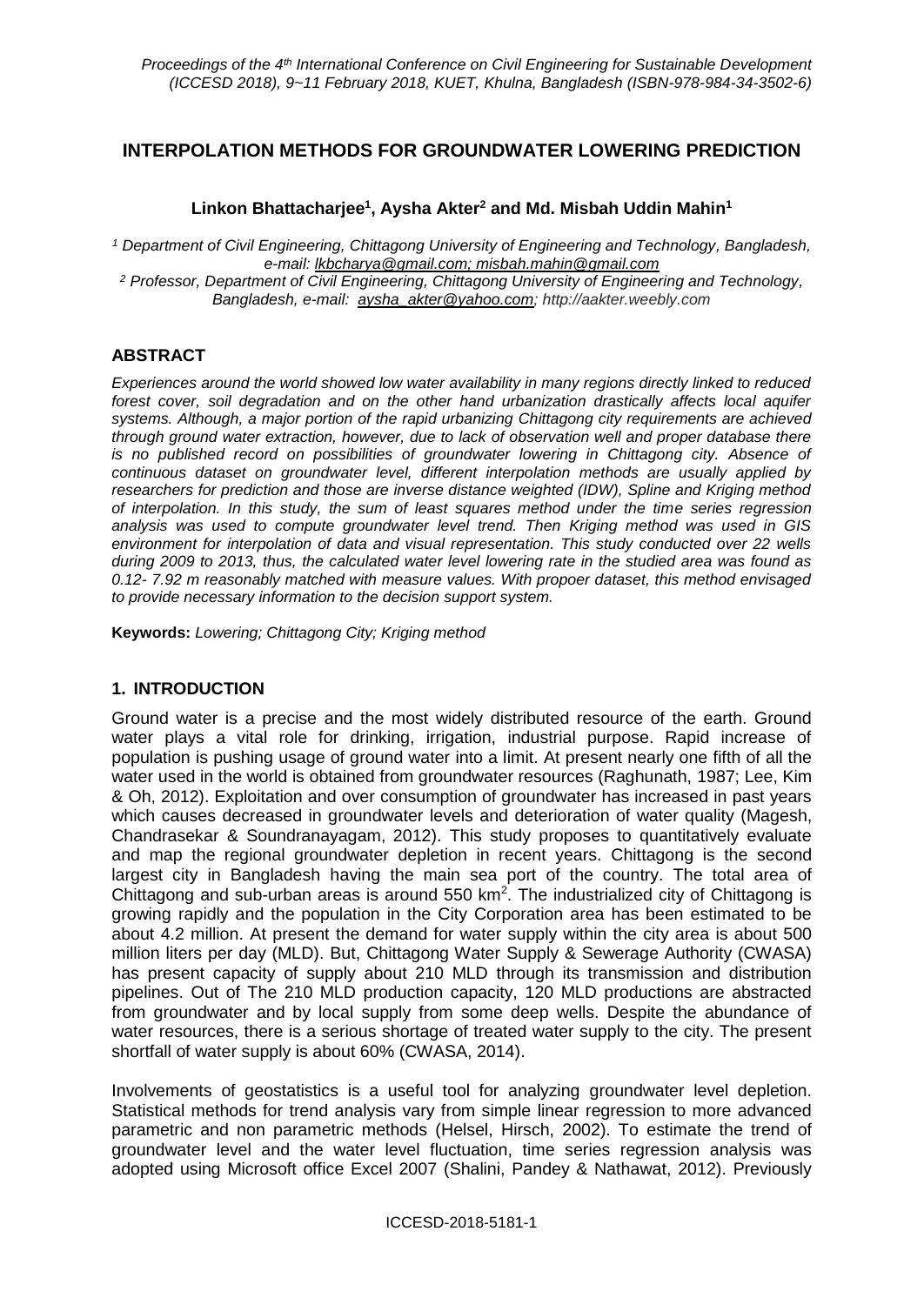an attempt was made for Dhaka city using 17 years (1988-2004) information aimed to assess the water level fluctuation and predicting its trend using the MAKESENS computer model (Sarkar and Ali, 2009). Linear regression method was used to analyse the water level fluctuation in Kutahya – Cavdarhisar plain in Turkey (Nuri, 1988). Similar method and study was done in Kushtia district in Bangladesh (Adhikary, Chaki, Rahman & Gupta, 2012). Various characteristics controlling groundwater lowering can be presented and analyzed by using geographic information system (GIS). GIS technology is effective spatial tools widely used for the prediction, monitoring, management, and visual representation of geographic information (Lee, Kim & Oh, 2012; Oh, Kim, Choi, Park & Lee, 2011; Magesh, Chandrasekar & Soundranayagam, 2012; Shalini, Pandey & Nathawat, 2012). The Geographic Information System (GIS) presents an important tool in the effective management of groundwater resources (Shalini, Pandey & Nathawat, 2012). Different interpolation methods were adopted for surface interpolation (Shalini, Pandey & Nathawat, 2012, Gong, Mattevada & O'Bryant, 2014). Kriging method of Interpolation was used in mapping global solar radiation over southern Spain global solar radiation over southern Spain (Alsamamra, Arias, Vázquez & Pescador, 2009), estimating groundwater arsenic concentrations in Texas (Gong, Mattevada & O'Bryant, 2014), mapping liquefaction potential over alluvial ground (Pokhrel, Kuwano & Tachibana, 2013). In this study, the sum of least squares method under the time series regression analysis was used to compute groundwater level trend. Then Kriging method was used in GIS for interpolation of data and visual representation.

# **2. METHODOLOGY**

## **2.1 Study area**

The study area lies between 22°18'0 " to 22°24'0 " N latitude and 91° 46'0 " to 91° 51'0 " E longitude (Figure 1). Spatial distribution of Chittagong Sadar area reveals that thick prolific medium and coarse sand aquifer exist around the study area whose sediment formation is composed of medium to coarse sand. This aquifer is not laterally extended around the study area.



Figure 1: Study area and the selected well locations

Fine and medium sand aquifer also present around the study area. Aquifers in the Chittagong city are divided in to two separate zones, i.e., zone 1: Quaternary sediments form the aquifer in which the vertical recharge in deep aquifer is prohibited by the presence of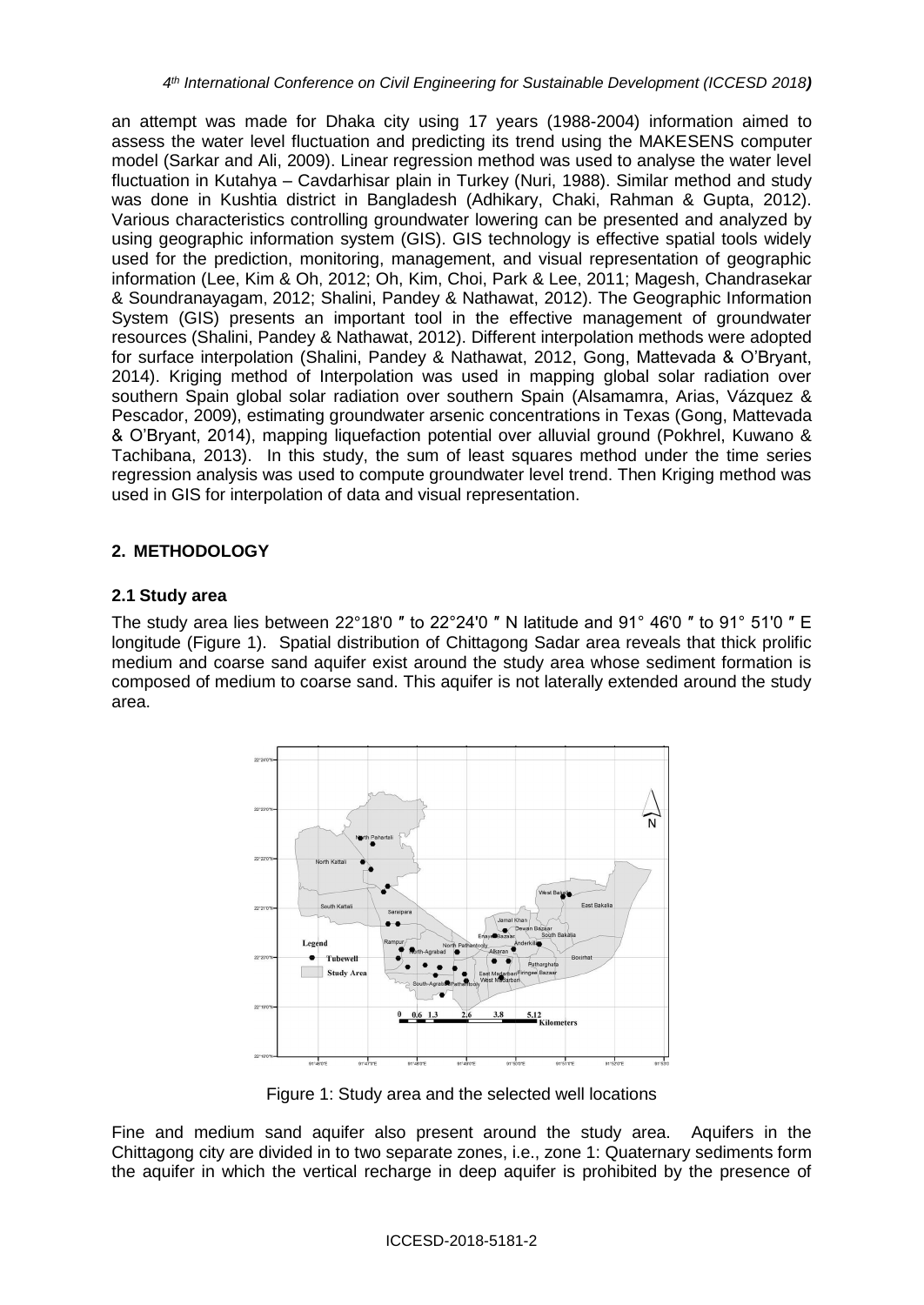thick sequence of clay layer and rather horizontal recharge in dominant. But the zone 2 belongs to the higher elevated hills and valleys of exposed Tertiary sediments. Vertical recharge through percolation of rainwater is high in this area as the exposed areas are sandstone dominant. Apart from vertical recharge, horizontal recharge from the higher elevation to lower elevation may be responsible for recharging the groundwater in Zone 1. (Hossain, Bashar & Ahmed, 2008, CWASA, 2014).

Tertiary Aquifer System belongs to the northern part of the city area. Tertiary sediments are mainly exposed at surface and the ground level is very high with respect to the mean sea level. This part of the study area is the southern end of Sitakund anticline and staratigraphic layer of this part are dipping in east and west direction. Three distinct aquifers are mainly observed in all the area of this zone. But their thickness is highly variable latterly. Among the three aquifers, first or shallow aquifer is exposed at the surface and the average thickness of this aquifer is 23m and the maximum thickness is about 50m. Second aquifer situated at a depth of 140-150m and the average thickness is 27m. Third or deep aquifer is a good quality aquifer whose average thickness is about 35m. The strainer positions of all the production wells of this zone are situated in this aquifer and most of them are single screen. Fine to medium sand exist within the depth location ranges from 217 m to 266 m and finer materials that is clay exist from 266 m to 364 m (CWASA, 2014). Specific yield of these mentioned layers varies from 0.030 to 0.132, 0.030 to 0.132 and 0.030 in the study area. Up to 215m depth three aquifer layers have already been identified. These aquifer layers are semiconfined to confine in nature. The average range depth location and transmissivity value of these aquifer layers are presented below:

| <b>Aquifer Layer</b>            | <b>Depth</b><br><b>Location</b> | <b>Transmissivity</b><br>Value       |
|---------------------------------|---------------------------------|--------------------------------------|
| <b>First Aquifer</b>            | 45m to 80m                      | 148 $m2$ / day to<br>$420m^2$ / day  |
| <b>Second</b><br><b>Aquifer</b> | 105m to 135m                    | $308m^2$ / day to<br>$748m2$ / day   |
| <b>Third Aquifer</b>            | 140m to 215m                    | 697 $m^2$ / day to<br>$1040m2$ / day |

Table 1: Aquifer layer location and transmissivity value

### **2.2 Rainfall**

Chittagong City is located in the tropical zone, which is subject to tropical climate. It is characterized by high temperature, and heavy rainfall with often-excessive humidity. There are three distinct seasons. The hot season continues from March to May but has some wet days. The monsoon season begins in June and continues usually to September with maximum temperature. The monsoon season generally comes and ends with cyclones. The cold and dry season begins in November and extends to February. Annual rainfall in the city ranges from 259.98 mm to 2540.8 mm in past nine years since 2004. Average annual rainfall is 2,557 mm (Table 2). Monthly average rainfall is very low during cold and dry season ranging from 9.7 mm to 57.4mm. Reversely, remaining seasons of hot and monsoon have comparatively abundant rainfall of from 87 mm to 594 mm per month on an average.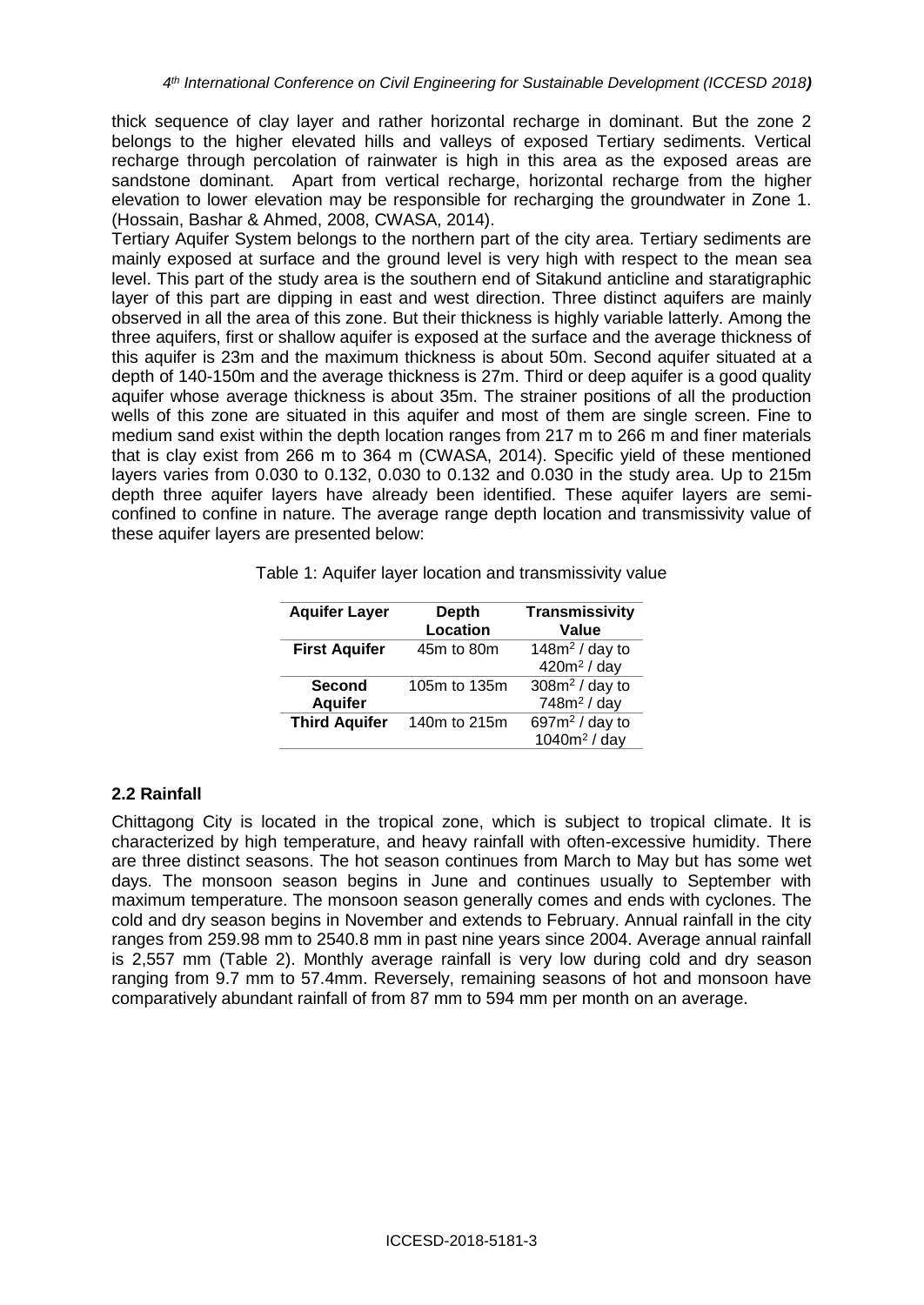Table 2: Monthly Average Rainfall (mm) in Chittagong for the Period from January 2004 to January 2013 (Bangladesh Meteorological Department)

| Month        | 2009   | 2010   | 2011   | 2012   | 2013   |
|--------------|--------|--------|--------|--------|--------|
| Jan          |        |        |        |        |        |
| Feb          |        | 7.87   |        | 17.27  | 0.5    |
| <b>March</b> |        | 154.18 | 109.72 | 13.46  | 3.3    |
| <b>April</b> | 75.95  | 31.49  | 49.28  | 226.31 | 60.19  |
| May          | 374.39 | 373.63 | 299.46 | 228.34 | 759.96 |
| June         | 431.81 | 648.46 | 456.43 | 754.38 | 572.52 |
| July         | 1248.2 | 295.39 | 583.96 | 741.44 | 343.16 |
| Aug          | 580.64 | 460.01 | 807.47 | 283.47 | 258.32 |
| Sep          | 281.18 | 116.82 | 764.79 | 206.24 | 183.64 |
| Oct          | 299.72 | 320.81 | 23.87  |        | 359.16 |
| Nov          | 17.27  | 37.59  |        | 3.55   |        |
| Dec          |        | 19.05  |        |        |        |
| Total        | 3309.1 | 2465.3 | 3095   | 2474.5 | 2540.8 |

### **2.3 Well Flow Rates**

Available bore log and flow details of 30 tube wells were collected from CWASA. Discharge rate is decreasing year by year and hence water level is increasing (Figure 2a and 2b).



Figure 2 a: Locationwise discharge variation



Figure 2 b: Locationwise water level variation

Geographic Information System (GIS). GIS technology is effective spatial tools widely used for the prediction, monitoring, management, and visual representation of geographic information. Different interpolation methods were adopted for surface interpolation (Shalini, Pandey & Nathawat, 2012; Gong, Mattevada & O'Bryant, 2014). Among them three methods of interpolation are widely use. The Inverse Distance Weighted (IDW) considers the concept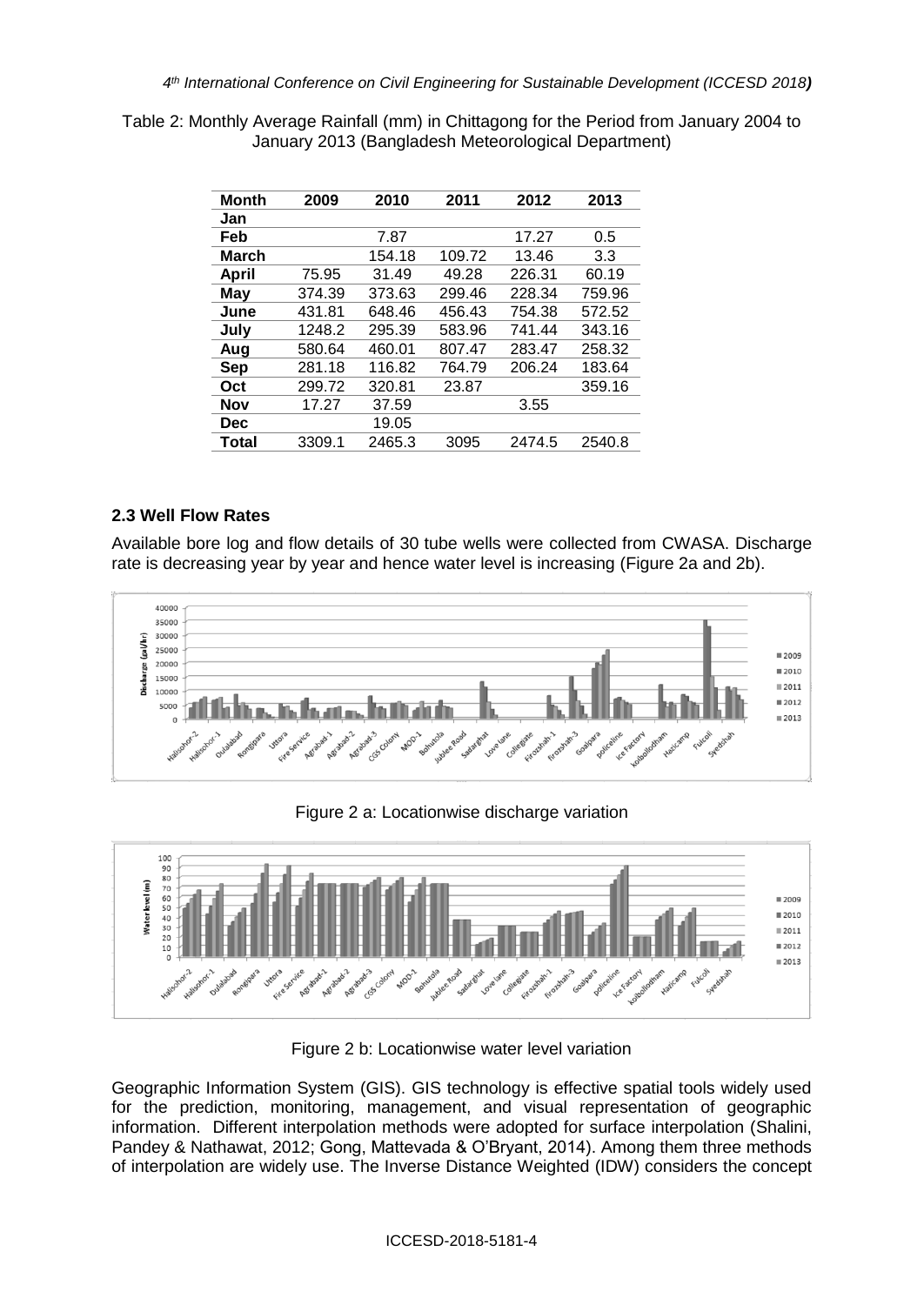of spatial autocorrelation literally. This assumes that the unknown value of a point is influenced more by nearby control points than those further away. The nearer sample point provides information to the cell whose value is to be estimated, the more closely the cell's value will resemble the sample point's value. IDW performs reasonable with phenomena whose distribution depends on more complex sets of variables as this account only for the effects of distance. There is possibility to improve the accuracy of an IDW surface by using line layers as barriers. On elevation surfaces, barriers can represent abrupt changes in elevation, such as cliffs. Thin plate Splines creates surface that passes through control points and has the least possible change in slope at all points (Franke, 1982). In other words, thin-plate splines fit the control points with a minimum-curvature surface. Spline interpolation method fits a flexible surface, as if it were stretching a rubber sheet across all the known point values. The Spline method of interpolation estimates unknown values by bending a surface through known values. An advantage of the Spline interpolator is that it can make estimates outside the range of input sample points (Shalini, Pandey & Nathawat, 2012). Kriging method of Interpolation was used in mapping global solar radiation over southern Spain global solar radiation over southern Spain (Alsamamra, Arias, Vázquez & Pescador, 2009), estimating groundwater arsenic concentrations in Texas (Gong, Mattevada & O'Bryant, 2014), mapping liquefaction potential over alluvial ground (Pokhrel, Kuwano & Tachibana, 2013). In this study, the sum of least squares method under the time series regression analysis was used to compute groundwater level trend. Then Kriging method was used in GIS for interpolation of data and visual representation (Figure 3).



Figure 3: Adopted methodology

### **2.4 KRIGING**

The basic idea of Kriging is to predict the value of a function at a given point by computing a weighted average of the known values of a function in the neighbourhood of the point. The method is mathematically closely related to regression analysis. Kriging refers to a family of least-square linear regression algorithms that attempts to predict values of a variable at locations of inadequate data. The description of kriging theory and its application are given in detail by Delhomme (1978). Ordinary kriging is the only technique that considers two sources of information regarding the attribute, the variation and the distance between points (Webster & Oliver, 2001; Alsamamra, Arias, Vázquez & Pescador, 2009). This is a single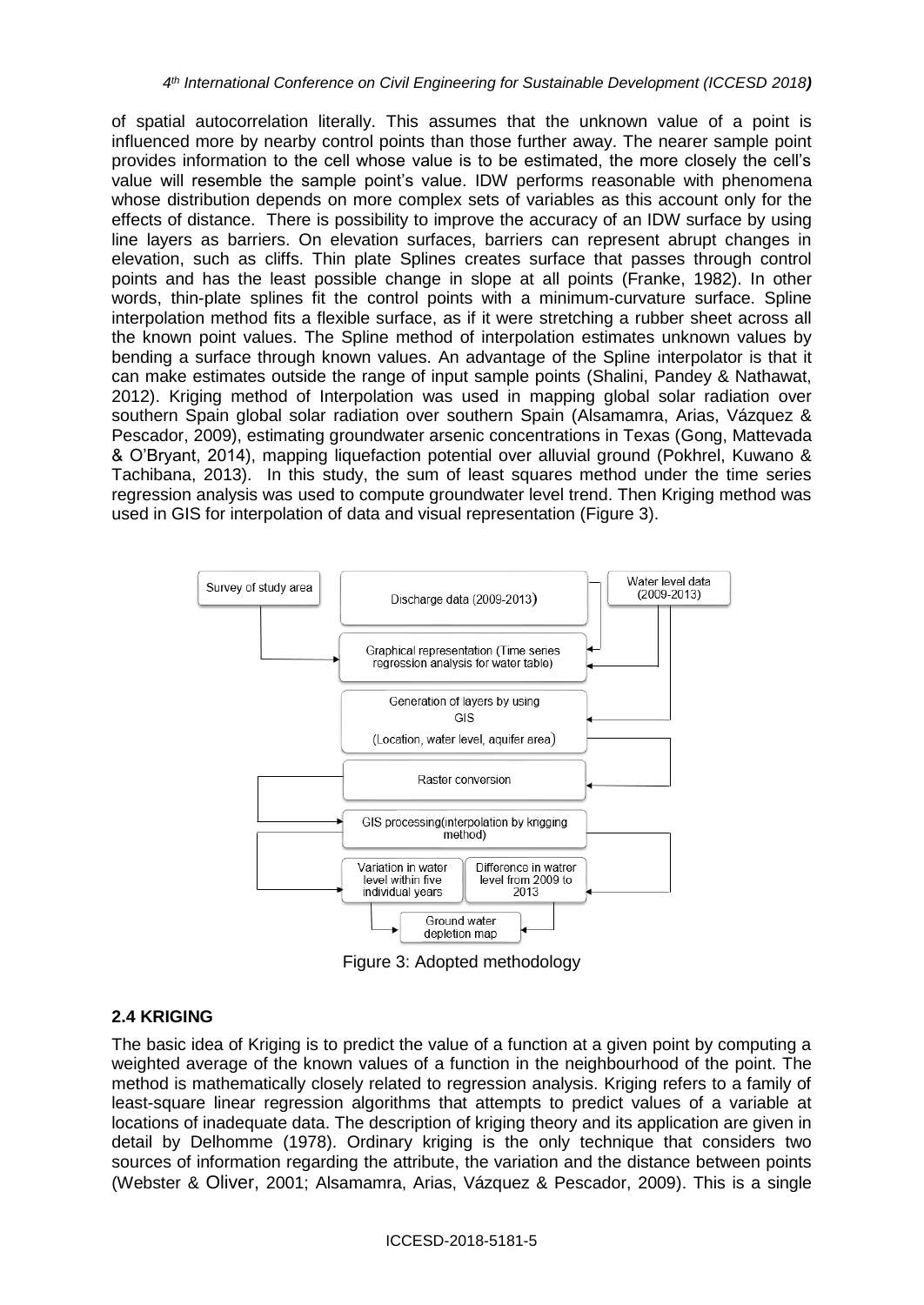method of incorporating characteristic irregular, small-scale variations into the construction of a contour map is to model the concentration field as a Spatial Random Field (SRF). The mathematics of SRFs is formidable. However, under certain simplifying assumptions, they produce classical linear estimators with very simple properties, allowing easy implementation for prediction purposes. These estimators, primarily ordinary kriging (OK), give both a prediction and a standard error of prediction at unsampled locations. This allows the construction of a map of both predicted values and level of uncertainty about the predicted values. Denote the SRF by  $Z(r)$ ,  $r \in D \subset R^2$ . The following model for  $Z(r)$  is assumed:

$$
Z(r) = \mu + \varepsilon(r) \tag{1}
$$

Here,  $\mu$  is the fixed, unknown mean of the process, and  $\epsilon(r)$  is a zero mean SRF representing the variation around the mean. In most practical applications, an additional assumption is required in order to estimate the covariance  $C<sub>z</sub>$  of the  $Z(r)$  process. This assumption is second-order stationarity:

$$
C_2(r_1, r_2) = E[\varepsilon(r_1) \; \varepsilon(r_2)] = C_2 \; (r_1 - r_2) \tag{2}
$$

This requirement can be relaxed slightly when you are using the semivariogram instead of the covariance. In this case, second-order stationarity is required of the differences  $\epsilon(r_1)$  ε(r2) rather than ε(r) :

$$
\gamma z \ (r_1, r_2) = \ 1/2E[\epsilon(r_1) - \epsilon(r_2)]^2 = \gamma z \ (r_1 - r_2) \tag{3}
$$

By performing local kriging, the spatial processes represented by the previous equation for  $Z(r)$  are more general than they appear. In local kriging, at an unsampled location  $r_0$ , a separate model is fit using only data in a neighbourhood of  $r_0$ . This has the effect of fitting a separate mean  $\mu$  at each point. Given the N measurements  $Z(r_1)$ , ...,  $Z(r_N)$  at known locations  $r_1, \ldots, r_N$ , you want to obtain an estimate  $\hat{Z}$  of Z at an unsampled location  $r_0$ . When the following three requirements are imposed on the estimator  $\hat{Z}$ , the OK estimator is obtained.

(i)  $\hat{Z}$  is linear in  $Z(r_1), \ldots, Z(r_N)$ .

(ii)  $\hat{Z}$  is unbiased.

(ii) $\hat{Z}$  minimizes the mean-square prediction error.  $E(Z(r_0) - \hat{Z}(r_0))^2$ Linearity requires the following form for  $\hat{Z}$  (r0):

$$
\hat{Z}(r_0) = \sum_{i=1}^N \lambda_i Z(r_i)
$$

Applying the unbiasedness condition to the preceding equation yields

$$
E\hat{Z}(r_0) = \mu \Rightarrow \mu = \sum_{i=1}^{N} \lambda_i EZ(r_i) \Rightarrow
$$
  

$$
\sum_{i=1}^{N} \lambda_i \mu = \mu \Rightarrow \sum_{i=1}^{N} \lambda_i = 1
$$
 (4)

Finally, the third condition requires a constrained linear optimization involving  $\lambda_1, \ldots, \lambda_n$  and a Lagrange parameter 2m. This constrained linear optimization can be expressed in terms of the function  $L(\lambda_1, \ldots, N, m)$  given by

$$
L = E (Z (r0) - \sum_{i=1}^{N} \lambda_i Z (r_i))^2 - 2m \sum_{i=1}^{N} \lambda_i - 1)
$$
\n(5)

Define the  $N \times 1$  column vector by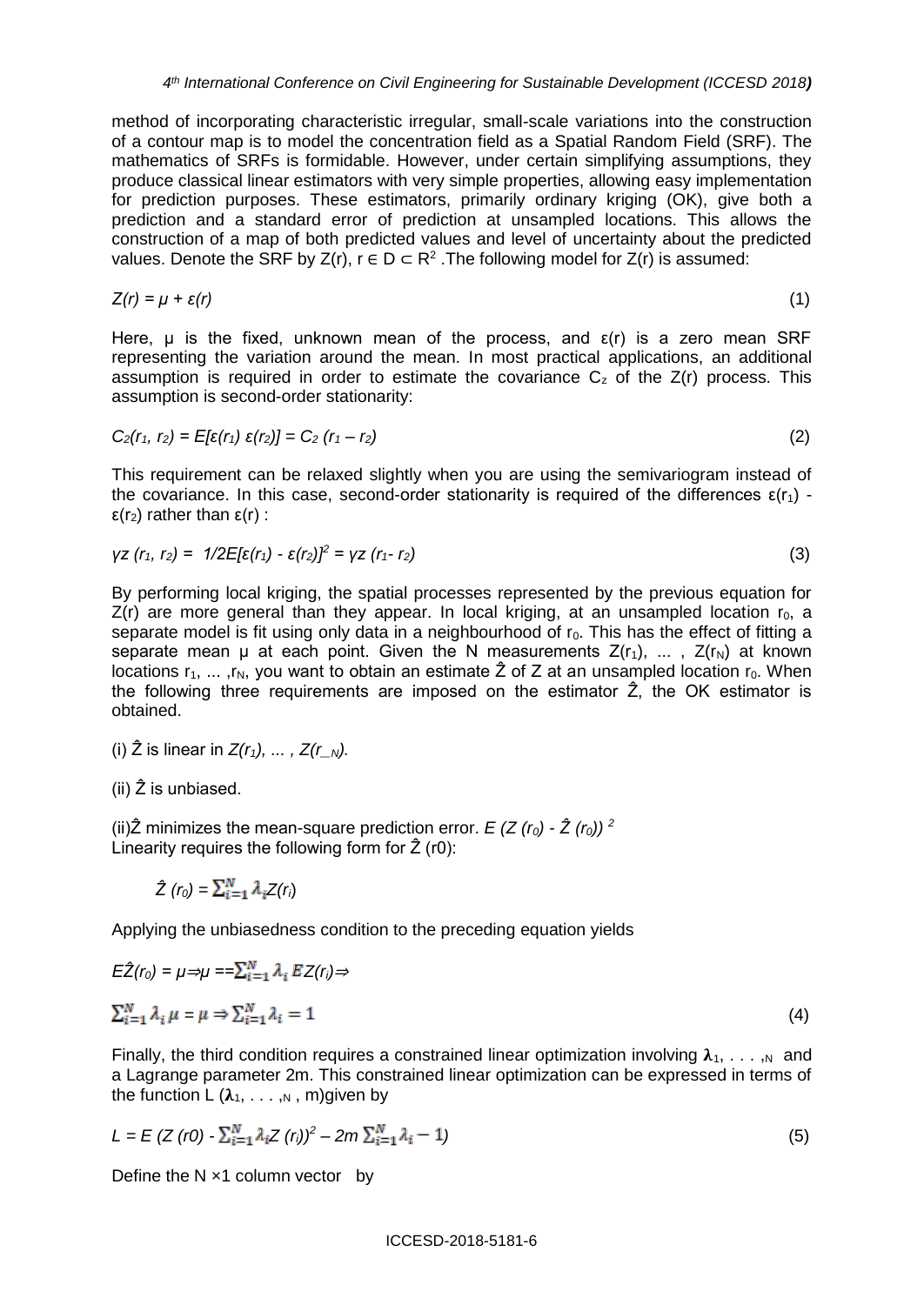$\lambda = (\lambda_1, \ldots, \lambda)^T$ 

and the (N+1)  $\times$ 1 column vector  $\lambda_0$  by

 $\lambda_0 = (\lambda_1, \ldots, \lambda_n, m)^T =$ 

The optimization is performed by solving

$$
\frac{\partial L}{\partial \lambda_0}=0
$$

in terms of  $\lambda_1, \ldots, \lambda_N$  and m.

The resulting matrix equation can be expressed in terms of either the covariance Cz(r) or semivariogram  $y_2(r)$ . In terms of the covariance, the preceding equation results in the following matrix equation:

 $CA<sub>0</sub> = C<sub>0</sub>$ 

Using this solution for and m, the ordinary Kriging estimate at  $r_0$  is  $\hat{Z}(r_0) = \lambda_1 Z(r_1) + \ldots + \lambda_N Z(r_N)$ 

with associated prediction error. Where  $c_0$  is  $C_0$  with the 1 in the last row removed, making it an N ×1 vector.

## **3. OUTCOMES**

Kriging of groundwater levels was applied in this study. The measure of the degree of spatial dependence among the sampled known points is the semi variance that can be fitted with a mathematical function or a model such as spherical, circular, exponential, linear, and Gaussian. These three methods are applied in this study for interpolation and then the errors were calculated (Table 3). This is evident that water table is declining per year in selected areas (Figure 4 and Table 4). In this study adopted interpolation method worked based on the collected details from the CWASA during 2009 to 2013. This study conducted over 22 wells during 2009 to 2013, thus, the simulated water level lowering rate in the studied area was found as 0.12- 7.92 m reasonably matched with measure values.

| Table 3: Comparison of interpolation errors |                        |                     |              |  |  |
|---------------------------------------------|------------------------|---------------------|--------------|--|--|
| Interpolation                               | <b>Values in meter</b> | <b>Actual value</b> | Error $(\%)$ |  |  |
| methods                                     |                        |                     |              |  |  |
| <b>IDW</b>                                  | 50.3                   | 50.29               | 0.02         |  |  |
| <b>Spline</b>                               | 50.14                  | 50.29               | $-0.29$      |  |  |
| <b>Kriging (Ordinary)</b>                   | 50.13                  | 50.29               | $-0.3.$      |  |  |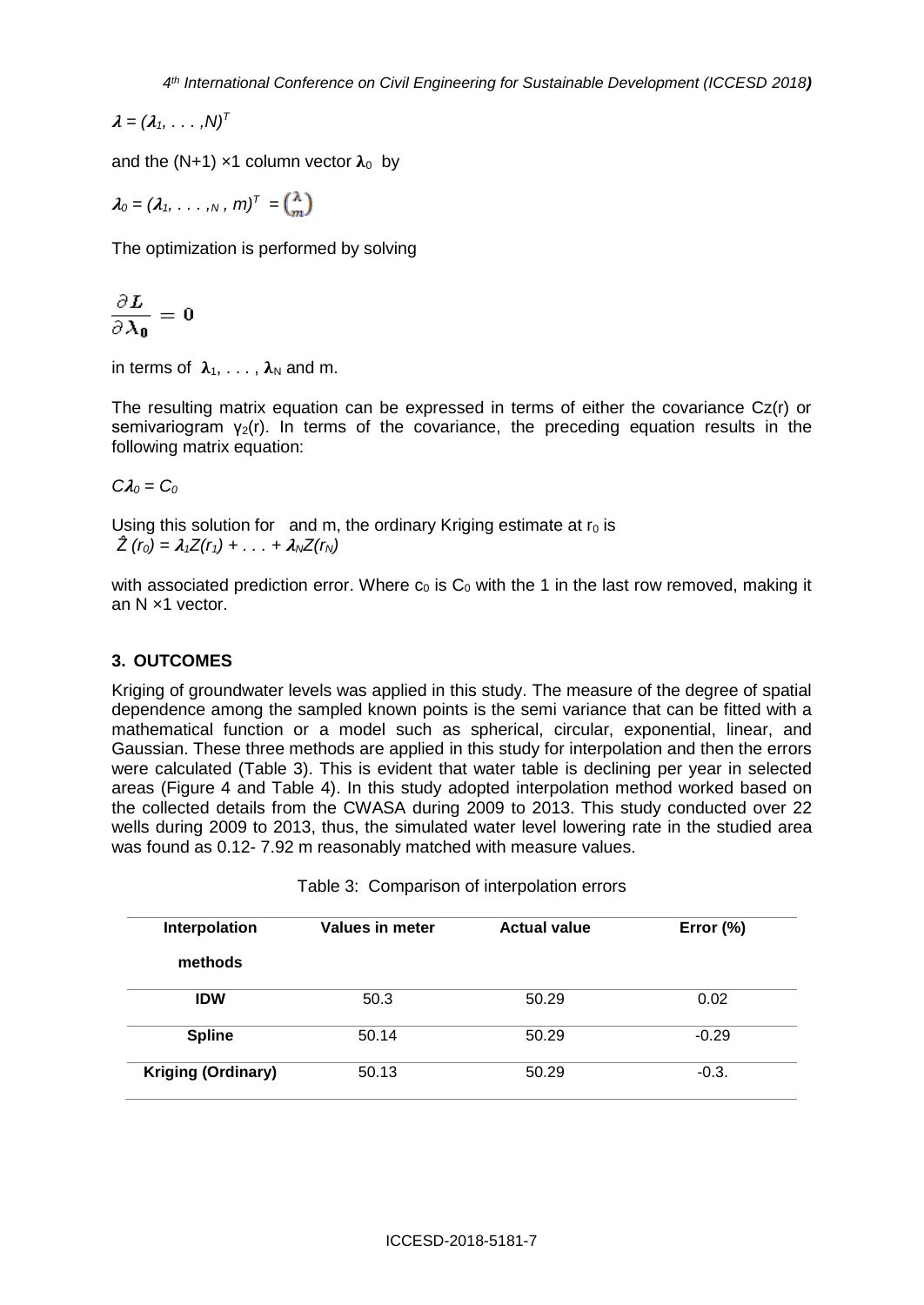



Figure 4: Map showing variation in water table in selected wells from 2009 to 2013.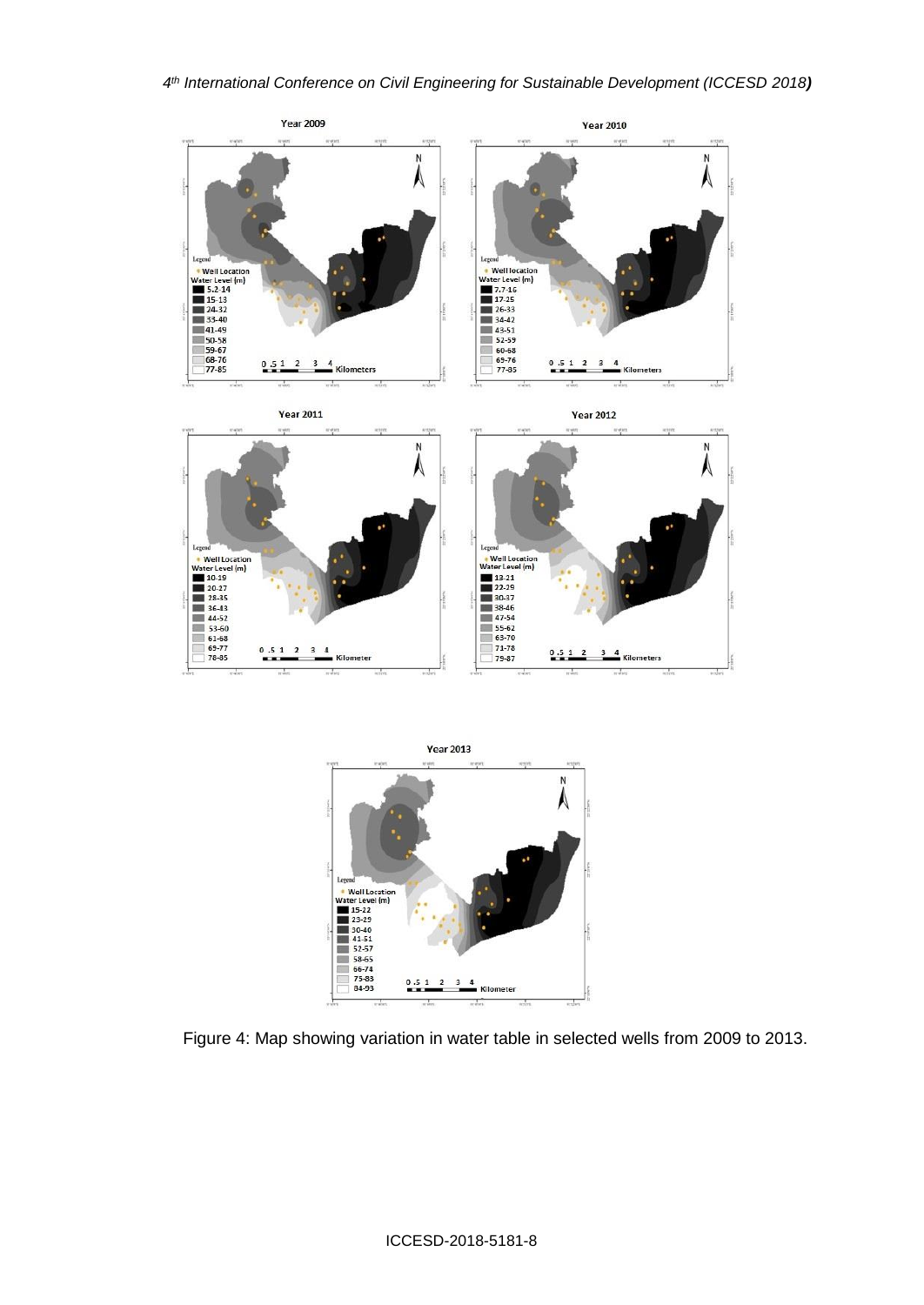| <b>Pump Name</b>    | Decline rate per year | <b>Pump Name</b>   | Decline rate per year |
|---------------------|-----------------------|--------------------|-----------------------|
| Halisohor-2         | 3.656                 | <b>Sadarghat</b>   | 1.218                 |
| Halisohor-1         | 6.094                 | Love lane          | Ω                     |
| <b>Dulalabad</b>    | 3.656                 | Collegiate         | 0                     |
| Rongipara           | 7.922                 | Firozshah-1        | 2.436                 |
| <b>Uttora</b>       | 7.312                 | firozshah-3        | 0.608                 |
| <b>Fire Service</b> | 6.704                 | Goalpara           | 2.438                 |
| Agrabad-1           | 0                     | policeline         | 3.776                 |
| Agrabad-2           | 0                     | <b>Ice Factory</b> | 0                     |
| Agrabad-3           | 1.948                 | koibollodham       | 2.436                 |
| <b>CGS Colony</b>   | 2.436                 | Hazicamp           | 3.656                 |
| MOD-1               | 4.874                 | <b>Fulcoli</b>     | 0.122                 |
| <b>Bohutola</b>     | O                     | Syedshah           | 2.072                 |
| <b>Jublee Road</b>  | 0                     |                    |                       |

Table 4: Water level declining rate in selected wells

#### **4. CONCLUSIONS**

This study comprises of an interpolation method to predict ground watre lowering in the selected wells in Chittagong city. In this connection only few available wells were studied due to lack of observation information. The prediction showed on an average the lowering rate in the study area extends 0.12- 7.92 m to mimic the measured values.The prediction reasobly matches the observed data. With intensive field study, this is expected to provide reasonable information for the planners, policy makers, researchers to take necessary actions to ensure the optimum level of ground water table.

#### **ACKNOWLEDGEMENTS**

The authors would like to express their appreciation and gratitude to Chittagong Water Supply and Sewerage Authority, for their kind help. Humble gratitude expressed to Muhammad Shahabuddin, CWASA, Bangladesh, for his support by providing useful documents.

#### **REFERENCES**

- Alsamamra H., Arias-R J. A., Vázquez D. P., Pescador J.T., (2009). A comparative study of ordinary and residual kriging techniques for mapping global solar radiation over southern Spain. *Agricultural and Forest Meteorology*, Volume 149, Issue 8, Pages 1343-1357.
- Adhikary S. K, Chaki T, Rahman M. M and Gupta A D. (2012). Estimating groundwater recharge into a shallow unconfined aquifer in Bangladesh. *Journal of Engineering Science* 04(1), 2013 11-22
- Chittagong water supply and sewerage authority (CWASA), (2014). Emergency Water Supply &DTW Rehabilitation Project.Hydrogeological Report.Institute of water modeling.

Delhomme, J.P., (1978). Kriging in the hydrosciences. Adv. Water Resource 1, 251– 266.

- Franke, R. (1982). Smooth Interpolation of Scattered Data by Local Thin Plate Splines. Computers and Mathematics with Applications 8: 273-281.
- Ganapuram, S., Kumar, G. T. V., Krishna, I. V. M., Kahya, E. & DemireL, M. C. (2009). Mapping of groundwater potential zones in the Musi basin using remote sensing data and GIS. *Advances in Engineering Software,* 40**,** 506-518.
- Gong G, Mattevada S, O'Bryant S. E. (2014). Comparison of the accuracy of kriging and IDW interpolations in estimating groundwater arsenic concentrations in Texas. Environmental Research 130 59–69.

H. M. RAGHUNATH. Ground Water, 2<sup>nd</sup> Edition.

Helsel D.R. & Hirsch R.M. (2002). Statistical Methods in Water Resources U.S. Geological Survey. Chapter 2. Graphical Data Analysis.